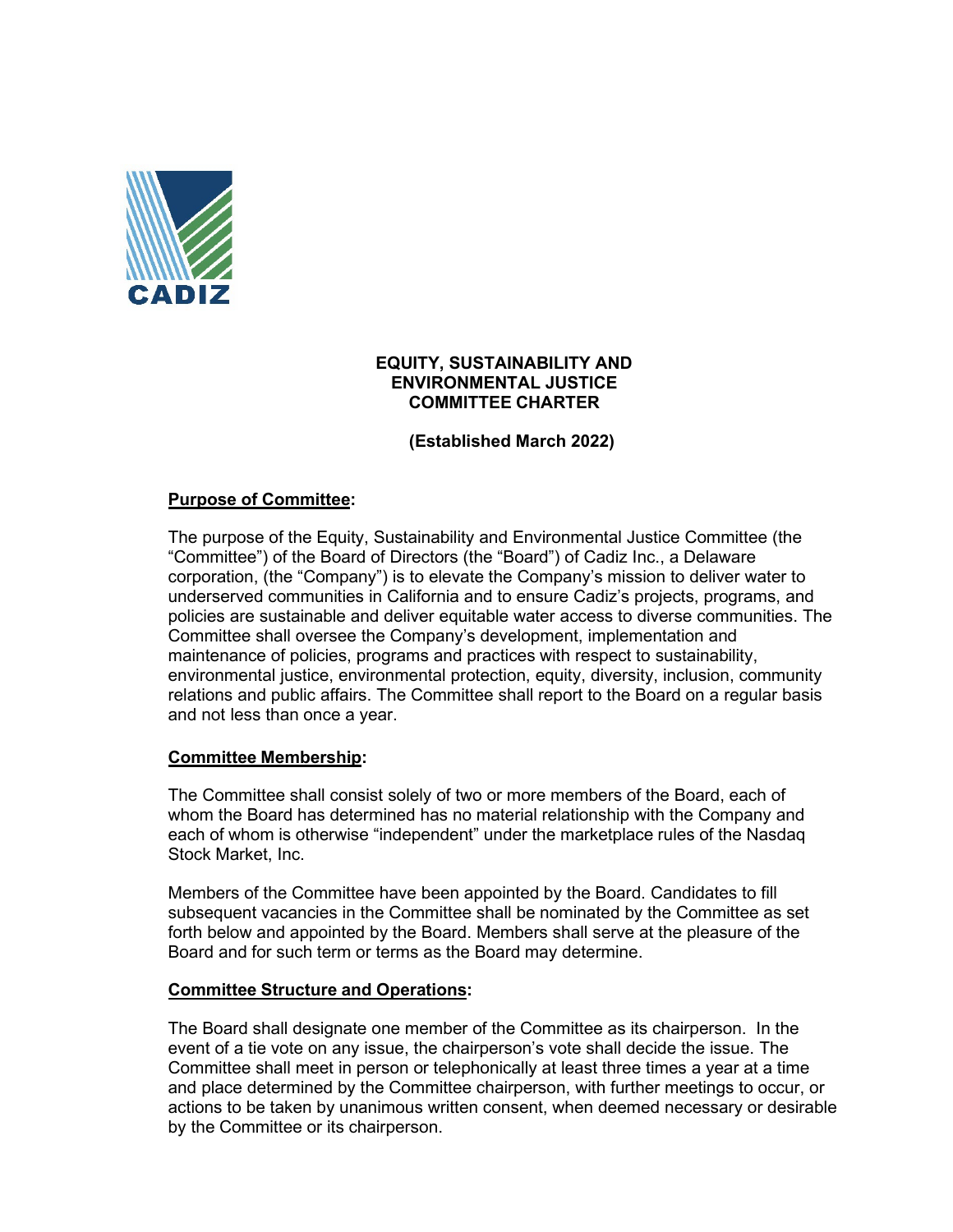## **Committee Duties and Responsibilities:**

The following are the duties and responsibilities of the Committee:

- 1. Provide review of and guidance for the Company's policies, programs, and practices with respect to sustainability, particularly corporate environmental, social, and governance ("ESG") commitments and metrics. This includes the Company's commitments with respect to protecting its land, water, and agricultural assets, such as environmental compliance and management.
- 2. Review and monitor regulatory and public affairs policies and practices of interest to the Company, including matters before environmental regulatory or other government agencies, compliance with environmental laws and regulations, environmental performance, and general public policy issues that may affect business operations or material financial performance of the Company.
- 3. Develop and review with the Board and management the Company policies and practices related to environmental justice, and engagement with underserved and disadvantaged communities that lack access to reliable water and could benefit from the Company's programs and assets.
- 4. Make recommendations to the Board from time to time as to policies that the Committee believes the Board should adopt related to diversity, equity and inclusion, and human capital management practices such as corporate training, hiring, labor, safety and human resources practices.
- 5. Review and make recommendations to management regarding its community relations, public relations and outreach programs, including community engagement, corporate social responsibility and philanthropy practices.
- 6. Any other duties or responsibilities expressly delegated to the Committee by the Board from time to time relating to the nomination of Board and committee members.

## **Delegation to Subcommittee:**

The Committee may, in its discretion, delegate all or a portion of its duties and responsibilities to a subcommittee of the Committee.

## **Committee Reports:**

The Committee shall produce and provide to the Board an annual report of its efforts undertaken in accordance with this Charter. The annual report to the Board may take the form of an oral or written report by the chairperson of the Committee or any other member of the Committee designated by the Committee to make this report.